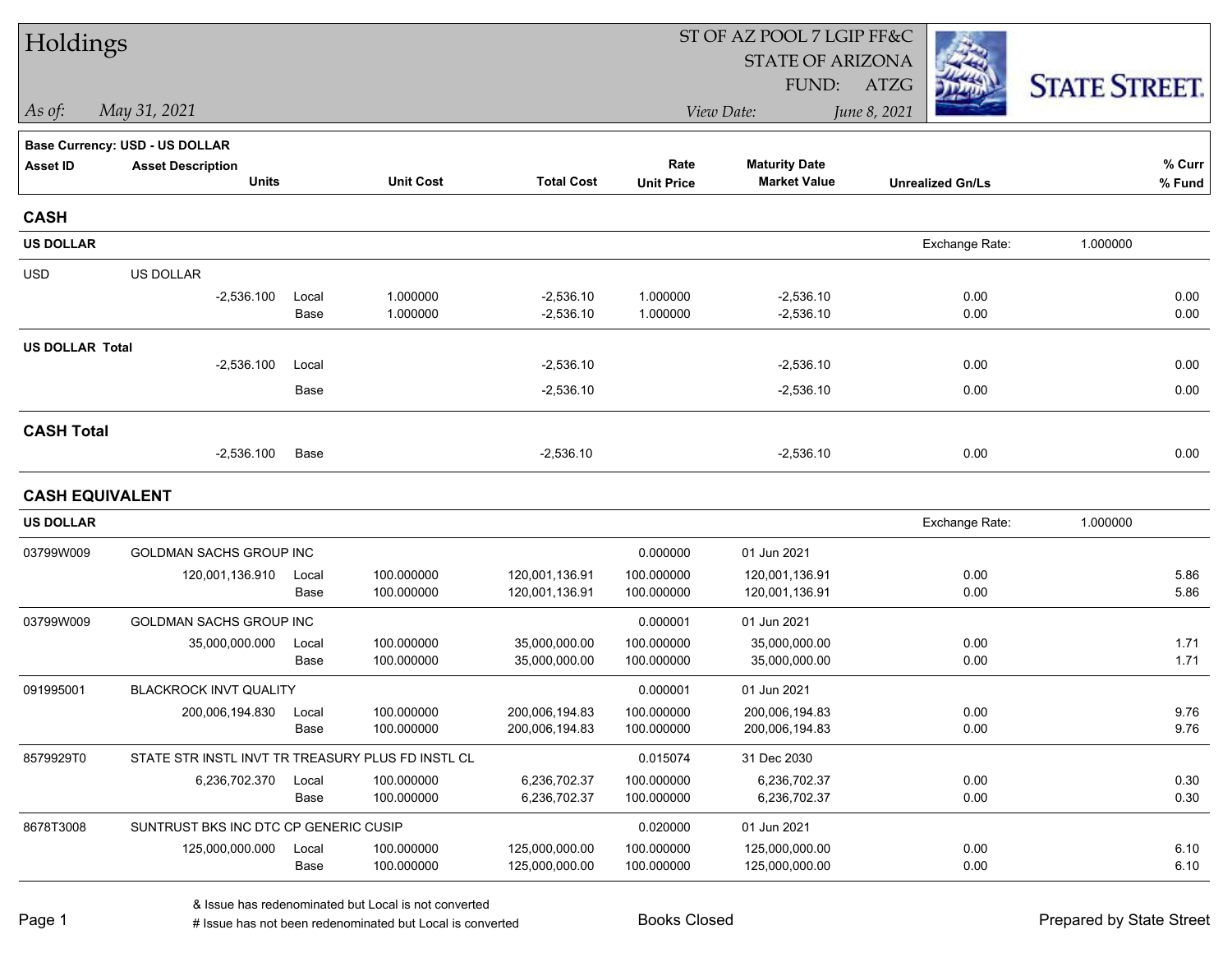| Holdings        |                                                 |       |                  |                   |                   | ST OF AZ POOL 7 LGIP FF&C |              |                         |                      |
|-----------------|-------------------------------------------------|-------|------------------|-------------------|-------------------|---------------------------|--------------|-------------------------|----------------------|
|                 |                                                 |       |                  |                   |                   | <b>STATE OF ARIZONA</b>   |              |                         |                      |
|                 |                                                 |       |                  |                   |                   | FUND:                     | ATZG         |                         | <b>STATE STREET.</b> |
| $\vert$ As of:  | May 31, 2021                                    |       |                  |                   |                   | View Date:                | June 8, 2021 |                         |                      |
|                 | <b>Base Currency: USD - US DOLLAR</b>           |       |                  |                   |                   |                           |              |                         |                      |
| <b>Asset ID</b> | <b>Asset Description</b>                        |       |                  |                   | Rate              | <b>Maturity Date</b>      |              |                         | % Curr               |
|                 | <b>Units</b>                                    |       | <b>Unit Cost</b> | <b>Total Cost</b> | <b>Unit Price</b> | <b>Market Value</b>       |              | <b>Unrealized Gn/Ls</b> | % Fund               |
| 912796D30       | TREASURY BILL 02/22 0.00000                     |       |                  |                   | 0.065000          | 24 Feb 2022               |              |                         |                      |
|                 | 10,000,000.000                                  | Local | 99.951611        | 9,995,161.11      | 99.951611         | 9,995,161.11              |              | 0.00                    | 0.49                 |
|                 |                                                 | Base  | 99.951611        | 9,995,161.11      | 99.951611         | 9,995,161.11              |              | 0.00                    | 0.49                 |
| 912796J34       | CASH MGMT BILL 07/21 0.00000                    |       |                  |                   | 0.007500          | 27 Jul 2021               |              |                         |                      |
|                 | 20,000,000.000                                  | Local | 99.998833        | 19,999,766.67     | 99.998833         | 19,999,766.67             |              | 0.00                    | 0.98                 |
|                 |                                                 | Base  | 99.998833        | 19,999,766.67     | 99.998833         | 19,999,766.67             |              | 0.00                    | 0.98                 |
| 921FRK000       | BMO TRIPARTY MTGE CLAS/ISIT/RTRP MATU//20121224 |       |                  |                   | 0.020000          | 07 Jul 2021               |              |                         |                      |
|                 | 75,000,000.000                                  | Local | 100.000000       | 75,000,000.00     | 100.000000        | 75,000,000.00             |              | 0.00                    | 3.66                 |
|                 |                                                 | Base  | 100.000000       | 75,000,000.00     | 100.000000        | 75,000,000.00             |              | 0.00                    | 3.66                 |
| 926NKW009       | AMHERST PIERPONT 04/15 VAR                      |       |                  |                   | 0.020000          | 08 Jun 2021               |              |                         |                      |
|                 | 40,000,000.000                                  | Local | 100.000000       | 40,000,000.00     | 100.000000        | 40,000,000.00             |              | 0.00                    | 1.95                 |
|                 |                                                 | Base  | 100.000000       | 40,000,000.00     | 100.000000        | 40,000,000.00             |              | 0.00                    | 1.95                 |
| 926NKW009       | AMHERST PIERPONT 04/15 VAR                      |       |                  |                   | 0.030000          | 01 Jul 2021               |              |                         |                      |
|                 | 45,000,000.000                                  | Local | 100.000000       | 45,000,000.00     | 100.000000        | 45,000,000.00             |              | 0.00                    | 2.20                 |
|                 |                                                 | Base  | 100.000000       | 45,000,000.00     | 100.000000        | 45,000,000.00             |              | 0.00                    | 2.20                 |
| 926NKW009       | AMHERST PIERPONT 04/15 VAR                      |       |                  |                   | 0.020000          | 13 Jul 2021               |              |                         |                      |
|                 | 50,000,000.000                                  | Local | 100.000000       | 50,000,000.00     | 100.000000        | 50,000,000.00             |              | 0.00                    | 2.44                 |
|                 |                                                 | Base  | 100.000000       | 50,000,000.00     | 100.000000        | 50,000,000.00             |              | 0.00                    | 2.44                 |
| 930ABD003       | FIDELITY INVESTMENTS MONEY                      |       |                  |                   | 0.000000          | 01 Jun 2021               |              |                         |                      |
|                 | 100,000,172.620                                 | Local | 100.000000       | 100,000,172.62    | 100.000000        | 100,000,172.62            |              | 0.00                    | 4.88                 |
|                 |                                                 | Base  | 100.000000       | 100,000,172.62    | 100.000000        | 100,000,172.62            |              | 0.00                    | 4.88                 |
| 935MUR901       | <b>WESTERN ALLIANCE BANK</b>                    |       |                  |                   | 0.250000          | 31 Mar 2022               |              |                         |                      |
|                 | 5,001,869.090                                   | Local | 100.000000       | 5,001,869.09      | 100.000000        | 5,001,869.09              |              | 0.00                    | 0.24                 |
|                 |                                                 | Base  | 100.000000       | 5,001,869.09      | 100.000000        | 5,001,869.09              |              | 0.00                    | 0.24                 |
| 942PVK008       | WAM AZ 1 WAM AZR 1                              |       |                  |                   | 0.250000          | 14 Apr 2022               |              |                         |                      |
|                 | 5,000,000.000                                   | Local | 100.000000       | 5,000,000.00      | 100.000000        | 5,000,000.00              |              | 0.00                    | 0.24                 |
|                 |                                                 | Base  | 100.000000       | 5,000,000.00      | 100.000000        | 5,000,000.00              |              | 0.00                    | 0.24                 |
| 942PVKII0       | WAM AZ 2 WAM AZR 2                              |       |                  |                   | 0.250000          | 21 Apr 2022               |              |                         |                      |
|                 | 5,000,000.000                                   | Local | 100.000000       | 5,000,000.00      | 100.000000        | 5,000,000.00              |              | 0.00                    | 0.24                 |
|                 |                                                 | Base  | 100.000000       | 5,000,000.00      | 100.000000        | 5,000,000.00              |              | 0.00                    | 0.24                 |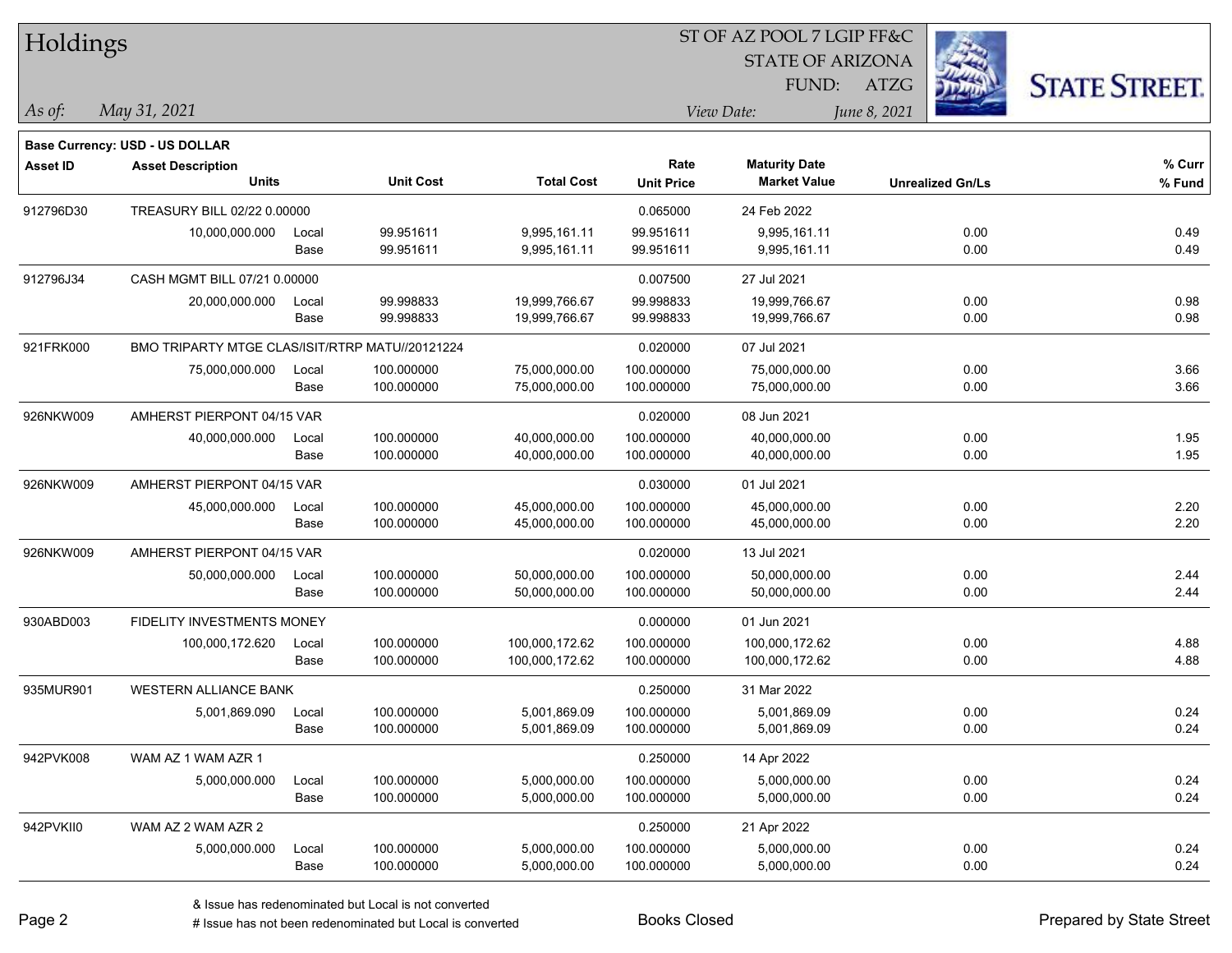| Holdings        |                                                |       |                  |                   |                   | ST OF AZ POOL 7 LGIP FF&C |                         |      |                      |
|-----------------|------------------------------------------------|-------|------------------|-------------------|-------------------|---------------------------|-------------------------|------|----------------------|
|                 |                                                |       |                  |                   |                   | <b>STATE OF ARIZONA</b>   |                         |      |                      |
|                 |                                                |       |                  |                   |                   | FUND:                     | <b>ATZG</b>             |      | <b>STATE STREET.</b> |
| As of:          | May 31, 2021                                   |       |                  |                   |                   | View Date:                | June 8, 2021            |      |                      |
|                 | <b>Base Currency: USD - US DOLLAR</b>          |       |                  |                   |                   |                           |                         |      |                      |
| <b>Asset ID</b> | <b>Asset Description</b>                       |       |                  |                   | Rate              | <b>Maturity Date</b>      |                         |      | % Curr               |
|                 | <b>Units</b>                                   |       | <b>Unit Cost</b> | <b>Total Cost</b> | <b>Unit Price</b> | <b>Market Value</b>       | <b>Unrealized Gn/Ls</b> |      | % Fund               |
| 942PVL006       | WAM AZ 4 WAM AZR 4                             |       |                  |                   | 0.000001          | 01 Jun 2021               |                         |      |                      |
|                 | 38,000,000.000                                 | Local | 100.000000       | 38,000,000.00     | 100.000000        | 38,000,000.00             |                         | 0.00 | 1.85                 |
|                 |                                                | Base  | 100.000000       | 38,000,000.00     | 100.000000        | 38,000,000.00             |                         | 0.00 | 1.85                 |
| 957638109       | WESTERN ALLIANCE BANCORP COMMON STOCK USD.0001 |       |                  |                   | 0.250000          | 16 Dec 2021               |                         |      |                      |
|                 | 5,000,000.000                                  | Local | 100.000000       | 5,000,000.00      | 100.000000        | 5,000,000.00              |                         | 0.00 | 0.24                 |
|                 |                                                | Base  | 100.000000       | 5,000,000.00      | 100.000000        | 5,000,000.00              |                         | 0.00 | 0.24                 |
| 95763A914       | <b>WESTERN ALLIANCE BANCORP PP</b>             |       |                  |                   | 0.200000          | 24 Jun 2021               |                         |      |                      |
|                 | 5,000,000.000                                  | Local | 100.000000       | 5,000,000.00      | 100.000000        | 5,000,000.00              |                         | 0.00 | 0.24                 |
|                 |                                                | Base  | 100.000000       | 5,000,000.00      | 100.000000        | 5,000,000.00              |                         | 0.00 | 0.24                 |
| 966VMM002       | JP MORGAN MONEY MARKET                         |       |                  |                   | 0.000000          | 01 Jun 2021               |                         |      |                      |
|                 | 175,000,000.000                                | Local | 100.000000       | 175,000,000.00    | 100.000000        | 175,000,000.00            |                         | 0.00 | 8.54                 |
|                 |                                                | Base  | 100.000000       | 175,000,000.00    | 100.000000        | 175,000,000.00            |                         | 0.00 | 8.54                 |
| 978UHK000       | DAIWA CAPITAL MARKETS REPO                     |       |                  |                   | 0.005000          | 01 Jun 2021               |                         |      |                      |
|                 | 121,180,352.690                                | Local | 100.000000       | 121,180,352.69    | 100.000000        | 121,180,352.69            |                         | 0.00 | 5.91                 |
|                 |                                                | Base  | 100.000000       | 121,180,352.69    | 100.000000        | 121,180,352.69            |                         | 0.00 | 5.91                 |
| 978UHK000       | DAIWA CAPITAL MARKETS REPO                     |       |                  |                   | 0.010000          | 11 Jun 2021               |                         |      |                      |
|                 | 50,000,000.000                                 | Local | 100.000000       | 50,000,000.00     | 100.000000        | 50,000,000.00             |                         | 0.00 | 2.44                 |
|                 |                                                | Base  | 100.000000       | 50,000,000.00     | 100.000000        | 50,000,000.00             |                         | 0.00 | 2.44                 |
| 978UHK000       | DAIWA CAPITAL MARKETS REPO                     |       |                  |                   | 0.010000          | 23 Jun 2021               |                         |      |                      |
|                 | 50,000,000.000                                 | Local | 100.000000       | 50,000,000.00     | 100.000000        | 50,000,000.00             |                         | 0.00 | 2.44                 |
|                 |                                                | Base  | 100.000000       | 50,000,000.00     | 100.000000        | 50,000,000.00             |                         | 0.00 | 2.44                 |
| 979QHR003       | SOUTH STREET REPO                              |       |                  |                   | 0.010000          | 01 Jun 2021               |                         |      |                      |
|                 | 50,000,000.000                                 | Local | 100.000000       | 50,000,000.00     | 100.000000        | 50,000,000.00             |                         | 0.00 | 2.44                 |
|                 |                                                | Base  | 100.000000       | 50,000,000.00     | 100.000000        | 50,000,000.00             |                         | 0.00 | 2.44                 |
| 979QHR003       | SOUTH STREET REPO                              |       |                  |                   | 0.100000          | 01 Jun 2021               |                         |      |                      |
|                 | 40,138,977.020                                 | Local | 100.000000       | 40,138,977.02     | 100.000000        | 40,138,977.02             |                         | 0.00 | 1.96                 |
|                 |                                                | Base  | 100.000000       | 40,138,977.02     | 100.000000        | 40,138,977.02             |                         | 0.00 | 1.96                 |
| 979QHR003       | SOUTH STREET REPO                              |       |                  |                   | 0.010000          | 11 Jun 2021               |                         |      |                      |
|                 | 75,000,000.000                                 | Local | 100.000000       | 75,000,000.00     | 100.000000        | 75,000,000.00             |                         | 0.00 | 3.66                 |
|                 |                                                | Base  | 100.000000       | 75,000,000.00     | 100.000000        | 75,000,000.00             |                         | 0.00 | 3.66                 |

# Issue has not been redenominated but Local is converted Books Closed Prepared by State Street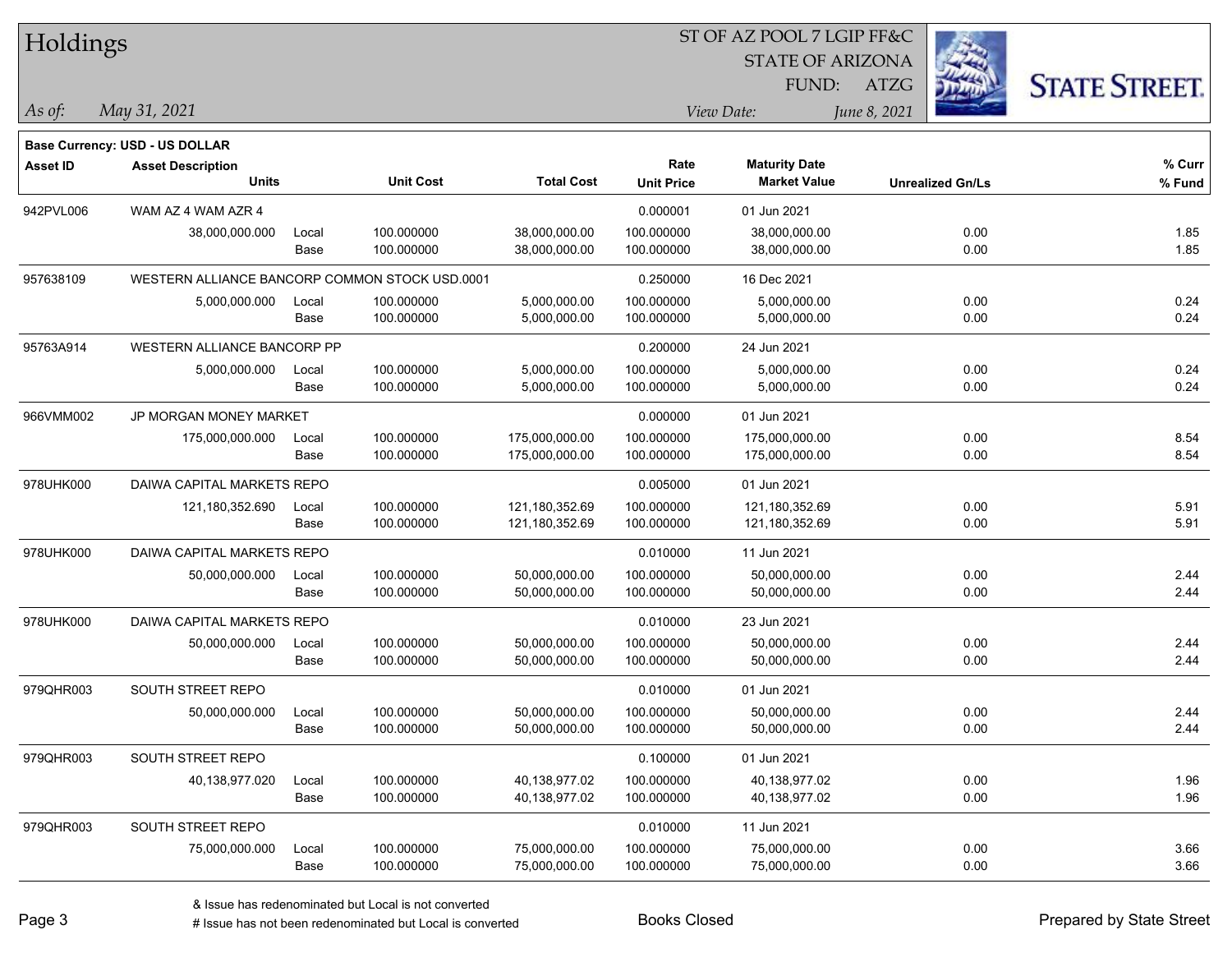| Holdings               |                                       |       |                  |                   |                   | ST OF AZ POOL 7 LGIP FF&C |                         |                      |
|------------------------|---------------------------------------|-------|------------------|-------------------|-------------------|---------------------------|-------------------------|----------------------|
|                        |                                       |       |                  |                   |                   | <b>STATE OF ARIZONA</b>   |                         |                      |
|                        |                                       |       |                  |                   |                   | FUND:                     | <b>ATZG</b>             | <b>STATE STREET.</b> |
| As of:                 | May 31, 2021                          |       |                  |                   |                   | View Date:                | June 8, 2021            |                      |
|                        | <b>Base Currency: USD - US DOLLAR</b> |       |                  |                   |                   |                           |                         |                      |
| <b>Asset ID</b>        | <b>Asset Description</b>              |       |                  |                   | Rate              | <b>Maturity Date</b>      |                         | % Curr               |
|                        | <b>Units</b>                          |       | <b>Unit Cost</b> | <b>Total Cost</b> | <b>Unit Price</b> | <b>Market Value</b>       | <b>Unrealized Gn/Ls</b> | % Fund               |
| 979RFJ001              | ALLIANCE BANK OF ARIZONA MONEY        |       |                  |                   | 0.050000          | 01 Jun 2021               |                         |                      |
|                        | 2,536.110                             | Local | 100.000000       | 2,536.11          | 100.000000        | 2,536.11                  | 0.00                    | 0.00                 |
|                        |                                       | Base  | 100.000000       | 2,536.11          | 100.000000        | 2,536.11                  | 0.00                    | 0.00                 |
| 985FHY004              | MITSUBISHI UFJ REPO                   |       |                  |                   | 0.030000          | 01 Jun 2021               |                         |                      |
|                        | 50,000,000.000                        | Local | 100.000000       | 50,000,000.00     | 100.000000        | 50,000,000.00             | 0.00                    | 2.44                 |
|                        |                                       | Base  | 100.000000       | 50,000,000.00     | 100.000000        | 50,000,000.00             | 0.00                    | 2.44                 |
| 985FHY004              | MITSUBISHI UFJ REPO                   |       |                  |                   | 0.200000          | 02 Jul 2021               |                         |                      |
|                        | 40,000,000.000                        | Local | 100.000000       | 40,000,000.00     | 100.000000        | 40,000,000.00             | 0.00                    | 1.95                 |
|                        |                                       | Base  | 100.000000       | 40,000,000.00     | 100.000000        | 40,000,000.00             | 0.00                    | 1.95                 |
| 993YHF905              | WAM CORE PLS SSBT SEC ID IGTF2380002  |       |                  |                   | 0.250000          | 07 Apr 2022               |                         |                      |
|                        | 10,000,000.000                        | Local | 100.000000       | 10,000,000.00     | 100.000000        | 10,000,000.00             | 0.00                    | 0.49                 |
|                        |                                       | Base  | 100.000000       | 10,000,000.00     | 100.000000        | 10,000,000.00             | 0.00                    | 0.49                 |
| <b>US DOLLAR Total</b> |                                       |       |                  |                   |                   |                           |                         |                      |
|                        | 1,550,567,941.640                     | Local |                  | 1,550,562,869.42  |                   | 1,550,562,869.42          | 0.00                    | 75.68                |
|                        |                                       | Base  |                  | 1,550,562,869.42  |                   | 1,550,562,869.42          | 0.00                    | 75.68                |
|                        | <b>CASH EQUIVALENT Total</b>          |       |                  |                   |                   |                           |                         |                      |
|                        | 1,550,567,941.640                     | Base  |                  | 1,550,562,869.42  |                   | 1,550,562,869.42          | 0.00                    | 75.68                |
| <b>FIXED INCOME</b>    |                                       |       |                  |                   |                   |                           |                         |                      |
| <b>US DOLLAR</b>       |                                       |       |                  |                   |                   |                           | Exchange Rate:          | 1.000000             |
| 9127963H0              | TREASURY BILL 06/21 0.00000           |       |                  |                   |                   | 17 Jun 2021               |                         |                      |
|                        | 20,000,000.000 Local                  |       | 99.998222        | 19,999,644.45     | 99.999889         | 19,999,977.80             | 333.35                  | 0.98                 |
|                        |                                       | Base  | 99.998222        | 19,999,644.45     | 99.999889         | 19,999,977.80             | 333.35                  | 0.98                 |
| 9127964Q9              | TREASURY BILL 11/20 0.00000           |       |                  |                   | 0.010000          | 03 Nov 2020               |                         |                      |
|                        | 0.000                                 | Local | 0.000000         | $-7,190.49$       | 0.000000          | 0.00                      | 7,190.49                | 0.00                 |
|                        |                                       | Base  | 0.000000         | $-7,190.49$       | 0.000000          | 0.00                      | 7,190.49                | 0.00                 |
| 9127964W6              | TREASURY BILL 11/21 0.00000           |       |                  |                   | 0.010000          | 04 Nov 2021               |                         |                      |
|                        | 5,000,000.000                         | Local | 99.943667        | 4,997,183.34      | 99.991333         | 4,999,566.65              | 2,383.31                | 0.24                 |
|                        |                                       | Base  | 99.943667        | 4,997,183.34      | 99.991333         | 4,999,566.65              | 2,383.31                | 0.24                 |

٦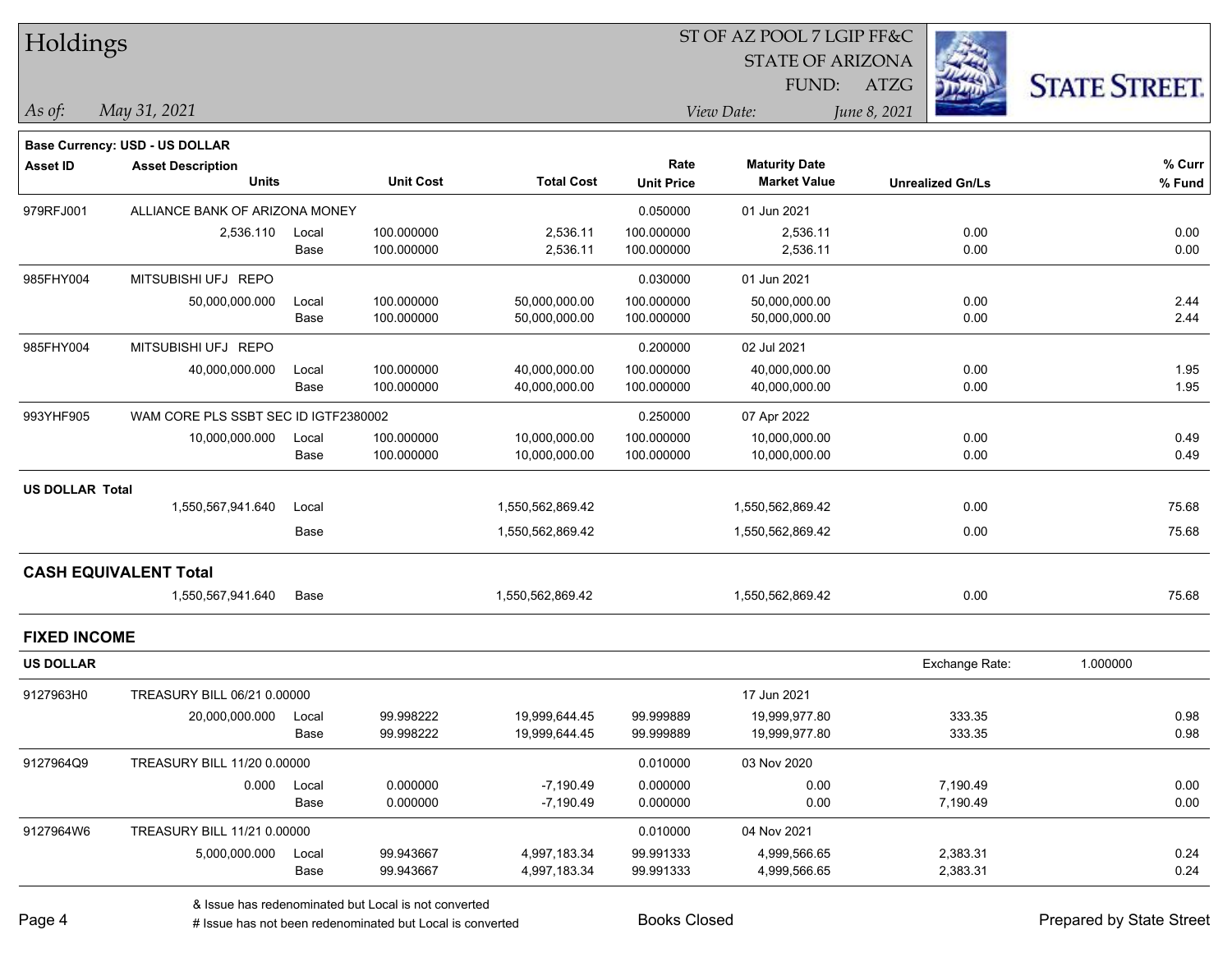| Holdings        |                                       |       |                  |                   |                   | ST OF AZ POOL 7 LGIP FF&C |                         |                      |
|-----------------|---------------------------------------|-------|------------------|-------------------|-------------------|---------------------------|-------------------------|----------------------|
|                 |                                       |       |                  |                   |                   | <b>STATE OF ARIZONA</b>   |                         |                      |
|                 |                                       |       |                  |                   |                   | FUND:                     | ATZG                    | <b>STATE STREET.</b> |
| As of:          | May 31, 2021                          |       |                  |                   |                   | View Date:                | June 8, 2021            |                      |
|                 | <b>Base Currency: USD - US DOLLAR</b> |       |                  |                   |                   |                           |                         |                      |
| <b>Asset ID</b> | <b>Asset Description</b>              |       |                  |                   | Rate              | <b>Maturity Date</b>      |                         | % Curr               |
|                 | <b>Units</b>                          |       | <b>Unit Cost</b> | <b>Total Cost</b> | <b>Unit Price</b> | <b>Market Value</b>       | <b>Unrealized Gn/Ls</b> | % Fund               |
| 9127965G0       | TREASURY BILL 12/21 0.00000           |       |                  |                   | 0.010000          | 02 Dec 2021               |                         |                      |
|                 | 20,000,000.000                        | Local | 99.961806        | 19,992,361.19     | 99.987222         | 19,997,444.40             | 5,083.21                | 0.98                 |
|                 |                                       | Base  | 99.961806        | 19,992,361.19     | 99.987222         | 19,997,444.40             | 5,083.21                | 0.98                 |
| 912796A90       | TREASURY BILL 12/21 0.00000           |       |                  |                   | 0.010000          | 30 Dec 2021               |                         |                      |
|                 | 13,000,000.000                        | Local | 99.936468        | 12,991,740.84     | 99.983806         | 12,997,894.78             | 6,153.94                | 0.63                 |
|                 |                                       | Base  | 99.936468        | 12,991,740.84     | 99.983806         | 12,997,894.78             | 6,153.94                | 0.63                 |
| 912796B24       | TREASURY BILL 06/21 0.00000           |       |                  |                   |                   | 10 Jun 2021               |                         |                      |
|                 | 20,000,000.000                        | Local | 99.998975        | 19,999,795.00     | 100.000000        | 20,000,000.00             | 205.00                  | 0.98                 |
|                 |                                       | Base  | 99.998975        | 19,999,795.00     | 100.000000        | 20,000,000.00             | 205.00                  | 0.98                 |
| 912796B32       | TREASURY BILL 06/21 0.00000           |       |                  |                   |                   | 24 Jun 2021               |                         |                      |
|                 | 20,000,000.000                        | Local | 99.998978        | 19,999,795.58     | 99.999840         | 19,999,968.00             | 172.42                  | 0.98                 |
|                 |                                       | Base  | 99.998978        | 19,999,795.58     | 99.999840         | 19,999,968.00             | 172.42                  | 0.98                 |
| 912796B40       | TREASURY BILL 07/21 0.00000           |       |                  |                   | 0.010000          | 01 Jul 2021               |                         |                      |
|                 | 30,000,000.000                        | Local | 99.996042        | 29,998,812.52     | 99.999167         | 29,999,750.10             | 937.58                  | 1.46                 |
|                 |                                       | Base  | 99.996042        | 29,998,812.52     | 99.999167         | 29,999,750.10             | 937.58                  | 1.46                 |
| 912796B57       | TREASURY BILL 07/21 0.00000           |       |                  |                   |                   | 08 Jul 2021               |                         |                      |
|                 | 20,000,000.000                        | Local | 99.997636        | 19,999,527.21     | 99.998972         | 19,999,794.40             | 267.19                  | 0.98                 |
|                 |                                       | Base  | 99.997636        | 19,999,527.21     | 99.998972         | 19,999,794.40             | 267.19                  | 0.98                 |
| 912796C31       | TREASURY BILL 01/22 0.00000           |       |                  |                   | 0.010000          | 27 Jan 2022               |                         |                      |
|                 | 10,000,000.000                        | Local | 99.935000        | 9,993,500.02      | 99.983333         | 9,998,333.30              | 4,833.28                | 0.49                 |
|                 |                                       | Base  | 99.935000        | 9,993,500.02      | 99.983333         | 9,998,333.30              | 4,833.28                | 0.49                 |
| 912796C49       | TREASURY BILL 07/21 0.00000           |       |                  |                   | 0.010000          | 22 Jul 2021               |                         |                      |
|                 | 10,000,000.000                        | Local | 99.987108        | 9,998,710.82      | 99.999646         | 9,999,964.60              | 1,253.78                | 0.49                 |
|                 |                                       | Base  | 99.987108        | 9,998,710.82      | 99.999646         | 9,999,964.60              | 1,253.78                | 0.49                 |
| 912796C56       | TREASURY BILL 07/21 0.00000           |       |                  |                   | 0.010000          | 29 Jul 2021               |                         |                      |
|                 | 10,000,000.000                        | Local | 99.985983        | 9,998,598.34      | 99.998389         | 9,999,838.90              | 1,240.56                | 0.49                 |
|                 |                                       | Base  | 99.985983        | 9,998,598.34      | 99.998389         | 9,999,838.90              | 1,240.56                | 0.49                 |
| 912796D63       | TREASURY BILL 09/21 0.00000           |       |                  |                   |                   | 02 Sep 2021               |                         |                      |
|                 | 20,000,000.000                        | Local | 99.995652        | 19,999,130.40     | 99.996797         | 19,999,359.40             | 229.00                  | 0.98                 |
|                 |                                       | Base  | 99.995652        | 19,999,130.40     | 99.996797         | 19,999,359.40             | 229.00                  | 0.98                 |

# Issue has not been redenominated but Local is converted Books Closed Prepared by State Street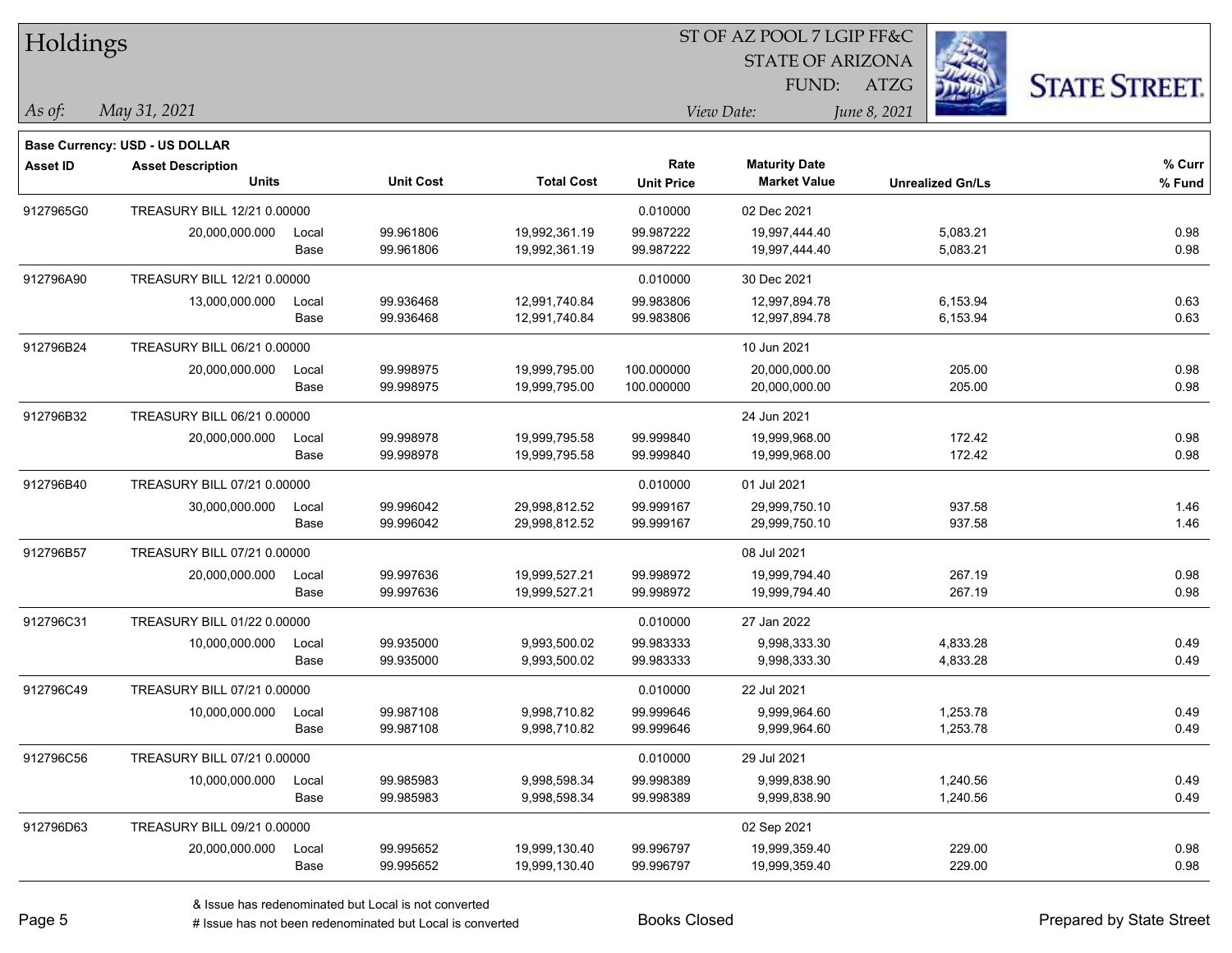| Holdings        |                                       |       |                  |                   |                   | 51 OF AZ POOL 7 LGIP FF&C |              |                         |                      |
|-----------------|---------------------------------------|-------|------------------|-------------------|-------------------|---------------------------|--------------|-------------------------|----------------------|
|                 |                                       |       |                  |                   |                   | <b>STATE OF ARIZONA</b>   |              |                         |                      |
|                 |                                       |       |                  |                   |                   | FUND:                     | ATZG         |                         | <b>STATE STREET.</b> |
| As of:          | May 31, 2021                          |       |                  |                   |                   | View Date:                | June 8, 2021 |                         |                      |
|                 |                                       |       |                  |                   |                   |                           |              |                         |                      |
|                 | <b>Base Currency: USD - US DOLLAR</b> |       |                  |                   |                   |                           |              |                         |                      |
| <b>Asset ID</b> | <b>Asset Description</b>              |       |                  |                   | Rate              | <b>Maturity Date</b>      |              |                         | % Curr               |
|                 | <b>Units</b>                          |       | <b>Unit Cost</b> | <b>Total Cost</b> | <b>Unit Price</b> | <b>Market Value</b>       |              | <b>Unrealized Gn/Ls</b> | % Fund               |
| 912796F38       | TREASURY BILL 03/22 0.00000           |       |                  |                   | 0.010000          | 24 Mar 2022               |              |                         |                      |
|                 | 10,000,000.000                        | Local | 99.940389        | 9,994,038.85      | 99.977389         | 9,997,738.90              |              | 3,700.05                | 0.49                 |
|                 |                                       | Base  | 99.940389        | 9,994,038.85      | 99.977389         | 9,997,738.90              |              | 3,700.05                | 0.49                 |
| 912796F53       | TREASURY BILL 09/21 0.00000           |       |                  |                   | 0.010000          | 23 Sep 2021               |              |                         |                      |
|                 | 10,000,000.000                        | Local | 99.988917        | 9,998,891.69      | 99.995250         | 9,999,525.00              |              | 633.31                  | 0.49                 |
|                 |                                       | Base  | 99.988917        | 9,998,891.69      | 99.995250         | 9,999,525.00              |              | 633.31                  | 0.49                 |
| 912796F61       | TREASURY BILL 09/21 0.00000           |       |                  |                   | 0.010000          | 30 Sep 2021               |              |                         |                      |
|                 | 10,000,000.000                        | Local | 99.985884        | 9,998,588.36      | 99.994118         | 9,999,411.80              |              | 823.44                  | 0.49                 |
|                 |                                       | Base  | 99.985884        | 9,998,588.36      | 99.994118         | 9,999,411.80              |              | 823.44                  | 0.49                 |
| 912796G37       | TREASURY BILL 06/21 0.00000           |       |                  |                   |                   | 01 Jun 2021               |              |                         |                      |
|                 | 20,000,000.000                        | Local | 100.000000       | 20,000,000.00     | 100.000000        | 20,000,000.00             |              | 0.00                    | 0.98                 |
|                 |                                       | Base  | 100.000000       | 20,000,000.00     | 100.000000        | 20,000,000.00             |              | 0.00                    | 0.98                 |
| 912796G86       | TREASURY BILL 06/21 0.00000           |       |                  |                   | 0.010000          | 08 Jun 2021               |              |                         |                      |
|                 | 30,000,000.000                        | Local | 99.999242        | 29,999,772.49     | 99.999903         | 29,999,970.90             |              | 198.41                  | 1.46                 |
|                 |                                       | Base  | 99.999242        | 29,999,772.49     | 99.999903         | 29,999,970.90             |              | 198.41                  | 1.46                 |
| 912796G94       | TREASURY BILL 06/21 0.00000           |       |                  |                   |                   | 15 Jun 2021               |              |                         |                      |
|                 | 20,000,000.000                        | Local | 99.999378        | 19,999,875.55     | 100.000000        | 20,000,000.00             |              | 124.45                  | 0.98                 |
|                 |                                       | Base  | 99.999378        | 19,999,875.55     | 100.000000        | 20,000,000.00             |              | 124.45                  | 0.98                 |
| 912796H28       | TREASURY BILL 06/21 0.00000           |       |                  |                   |                   | 22 Jun 2021               |              |                         |                      |
|                 | 10,000,000.000                        | Local | 99.994896        | 9,999,489.58      | 99.999708         | 9,999,970.80              |              | 481.22                  | 0.49                 |
|                 |                                       | Base  | 99.994896        | 9,999,489.58      | 99.999708         | 9,999,970.80              |              | 481.22                  | 0.49                 |
| 912796H36       | TREASURY BILL 06/21 0.00000           |       |                  |                   | 0.010000          | 29 Jun 2021               |              |                         |                      |
|                 | 30,000,000.000                        | Local | 99.997667        | 29,999,300.00     | 100.000000        | 30,000,000.00             |              | 700.00                  | 1.46                 |
|                 |                                       | Base  | 99.997667        | 29,999,300.00     | 100.000000        | 30,000,000.00             |              | 700.00                  | 1.46                 |
| 912796J26       | TREASURY BILL 07/21 0.00000           |       |                  |                   | 0.010000          | 20 Jul 2021               |              |                         |                      |
|                 | 20,000,000.000                        | Local | 99.997142        | 19,999,428.34     | 99.999319         | 19,999,863.80             |              | 435.46                  | 0.98                 |
|                 |                                       | Base  | 99.997142        | 19,999,428.34     | 99.999319         | 19,999,863.80             |              | 435.46                  | 0.98                 |
| 912796J34       | CASH MGMT BILL 07/21 0.00000          |       |                  |                   |                   | 27 Jul 2021               |              |                         |                      |
|                 | 10,000,000.000                        | Local | 99.995722        | 9,999,572.22      | 99.998056         | 9,999,805.60              |              | 233.38                  | 0.49                 |
|                 |                                       | Base  | 99.995722        | 9,999,572.22      | 99.998056         | 9,999,805.60              |              | 233.38                  | 0.49                 |
|                 |                                       |       |                  |                   |                   |                           |              |                         |                      |

 $ST$  OF A Z POOL 7 LCIP FF&C

# Issue has not been redenominated but Local is converted Books Closed Prepared by State Street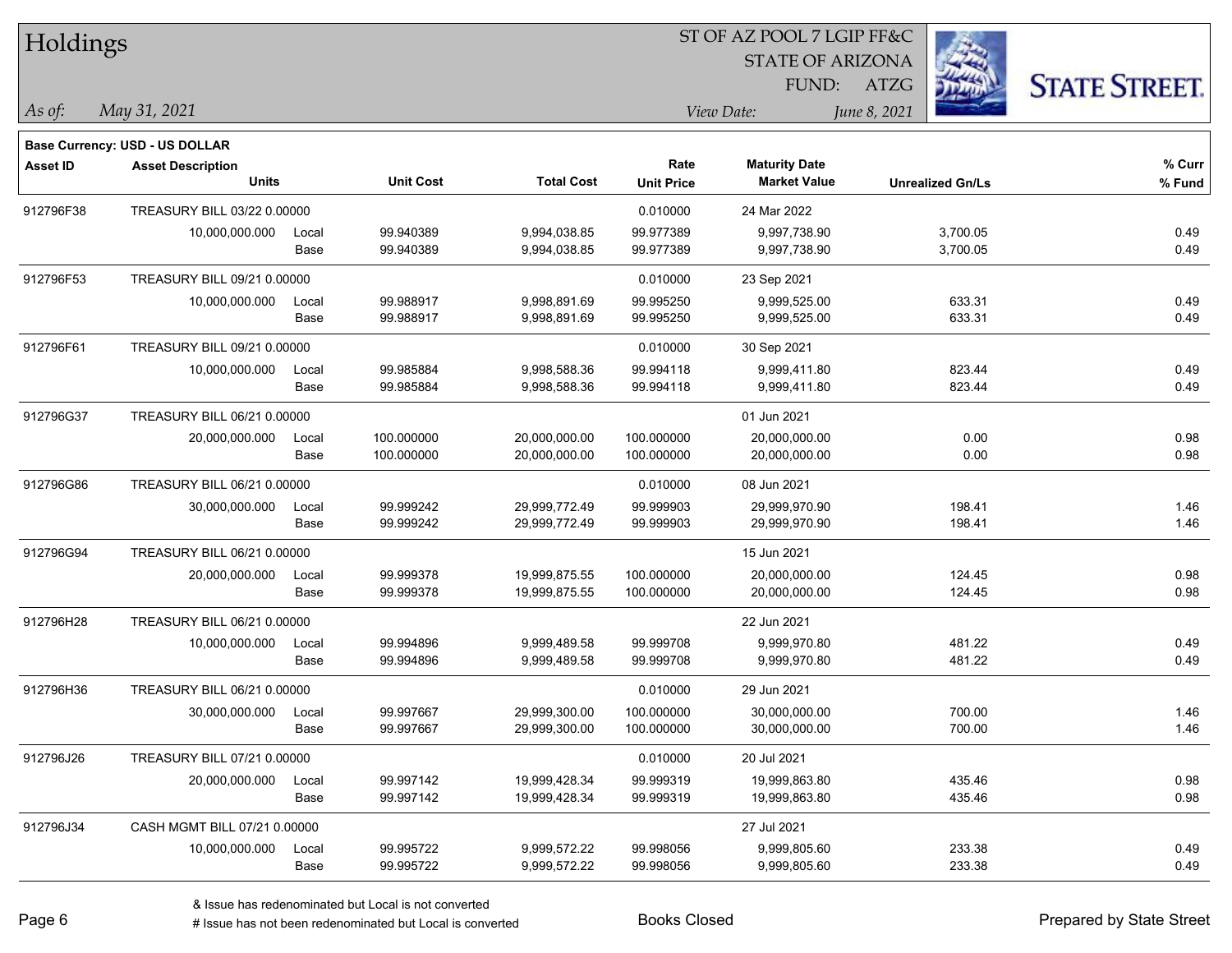| <b>Holdings</b> |                                          |               |                          |                                |                           | 51 OF AZ POOL 7 LGIP FF&C                   |                         |                      |
|-----------------|------------------------------------------|---------------|--------------------------|--------------------------------|---------------------------|---------------------------------------------|-------------------------|----------------------|
|                 |                                          |               |                          |                                |                           | <b>STATE OF ARIZONA</b>                     |                         |                      |
|                 |                                          |               |                          |                                |                           | FUND:                                       | ATZG                    | <b>STATE STREET.</b> |
| As of:          | May 31, 2021                             |               |                          |                                |                           | View Date:                                  | June 8, 2021            |                      |
|                 |                                          |               |                          |                                |                           |                                             |                         |                      |
|                 | <b>Base Currency: USD - US DOLLAR</b>    |               |                          |                                |                           |                                             |                         |                      |
| <b>Asset ID</b> | <b>Asset Description</b><br><b>Units</b> |               | <b>Unit Cost</b>         | <b>Total Cost</b>              | Rate<br><b>Unit Price</b> | <b>Maturity Date</b><br><b>Market Value</b> | <b>Unrealized Gn/Ls</b> | $%$ Curr<br>% Fund   |
|                 |                                          |               |                          |                                |                           |                                             |                         |                      |
| 912828RC6       | US TREASURY N/B 08/21 2.125              |               |                          |                                | 2.125000                  | 15 Aug 2021                                 |                         |                      |
|                 | 10,000,000.000                           | Local<br>Base | 100.429830<br>100.429830 | 10,042,983.01<br>10,042,983.01 | 100.435447<br>100.435447  | 10,043,544.70<br>10,043,544.70              | 561.69<br>561.69        | 0.49<br>0.49         |
|                 |                                          |               |                          |                                |                           |                                             |                         |                      |
| 912828W55       | US TREASURY N/B 02/22 1.875              |               |                          |                                | 1.875000                  | 28 Feb 2022                                 |                         |                      |
|                 | 10,000,000.000                           | Local         | 101.340090               | 10,134,009.01                  | 101.359375                | 10,135,937.50                               | 1,928.49                | 0.49                 |
|                 |                                          | Base          | 101.340090               | 10,134,009.01                  | 101.359375                | 10,135,937.50                               | 1,928.49                | 0.49                 |
| 912828W89       | <b>US TREASURY N/B 03/22 1.875</b>       |               |                          |                                | 1.875000                  | 31 Mar 2022                                 |                         |                      |
|                 | 10,000,000.000                           | Local         | 101.492210               | 10,149,220.99                  | 101.500000                | 10,150,000.00                               | 779.01                  | 0.50                 |
|                 |                                          | Base          | 101.492210               | 10,149,220.99                  | 101.500000                | 10,150,000.00                               | 779.01                  | 0.50                 |
| 912828ZR4       | US TREASURY N/B 05/22 0.125              |               |                          |                                | 0.125000                  | 31 May 2022                                 |                         |                      |
|                 | 10,000,000.000                           | Local         | 100.036122               | 10,003,612.16                  | 100.046875                | 10,004,687.50                               | 1,075.34                | 0.49                 |
|                 |                                          | Base          | 100.036122               | 10,003,612.16                  | 100.046875                | 10,004,687.50                               | 1,075.34                | 0.49                 |
| 912828ZX1       | US TREASURY N/B 06/22 0.125              |               |                          |                                | 0.125000                  | 30 Jun 2022                                 |                         |                      |
|                 | 20,000,000.000                           | Local         | 100.034898               | 20,006,979.50                  | 100.035156                | 20,007,031.20                               | 51.70                   | 0.98                 |
|                 |                                          | Base          | 100.034898               | 20,006,979.50                  | 100.035156                | 20,007,031.20                               | 51.70                   | 0.98                 |
| 91282CAA9       | US TREASURY FRN 07/22 VAR                |               |                          |                                | 0.070000                  | 31 Jul 2022                                 |                         |                      |
|                 | 5,000,000.000                            | Local         | 99.994105                | 4,999,705.23                   | 100.044825                | 5,002,241.25                                | 2,536.02                | 0.24                 |
|                 |                                          | Base          | 99.994105                | 4,999,705.23                   | 100.044825                | 5,002,241.25                                | 2,536.02                | 0.24                 |
| 91282CAC5       | US TREASURY N/B 07/22 0.125              |               |                          |                                | 0.125000                  | 31 Jul 2022                                 |                         |                      |
|                 | 10,000,000.000                           | Local         | 100.024621               | 10,002,462.10                  | 100.050781                | 10,005,078.10                               | 2,616.00                | 0.49                 |
|                 |                                          | Base          | 100.024621               | 10,002,462.10                  | 100.050781                | 10,005,078.10                               | 2,616.00                | 0.49                 |
| 91282CAG6       | US TREASURY N/B 08/22 0.125              |               |                          |                                | 0.125000                  | 31 Aug 2022                                 |                         |                      |
|                 | 20,000,000.000                           | Local         | 100.023644               | 20,004,728.75                  | 100.035156                | 20,007,031.20                               | 2,302.45                | 0.98                 |
|                 |                                          | Base          | 100.023644               | 20,004,728.75                  | 100.035156                | 20,007,031.20                               | 2,302.45                | 0.98                 |
| 91282CAN1       | US TREASURY N/B 09/22 0.125              |               |                          |                                | 0.125000                  | 30 Sep 2022                                 |                         |                      |
|                 | 20,000,000.000                           | Local         | 100.018217               | 20,003,643.48                  | 100.027344                | 20,005,468.80                               | 1,825.32                | 0.98                 |
|                 |                                          | Base          | 100.018217               | 20,003,643.48                  | 100.027344                | 20,005,468.80                               | 1,825.32                | 0.98                 |
| 91282CAR2       | US TREASURY N/B 10/22 0.125              |               |                          |                                | 0.125000                  | 31 Oct 2022                                 |                         |                      |
|                 | 10,000,000.000                           | Local         | 100.003706               | 10,000,370.56                  | 100.027344                | 10,002,734.40                               | 2,363.84                | 0.49                 |
|                 |                                          | Base          | 100.003706               | 10,000,370.56                  | 100.027344                | 10,002,734.40                               | 2,363.84                | 0.49                 |
|                 |                                          |               |                          |                                |                           |                                             |                         |                      |

 $ST$  OF AZ POOL 7 LCIP FF&C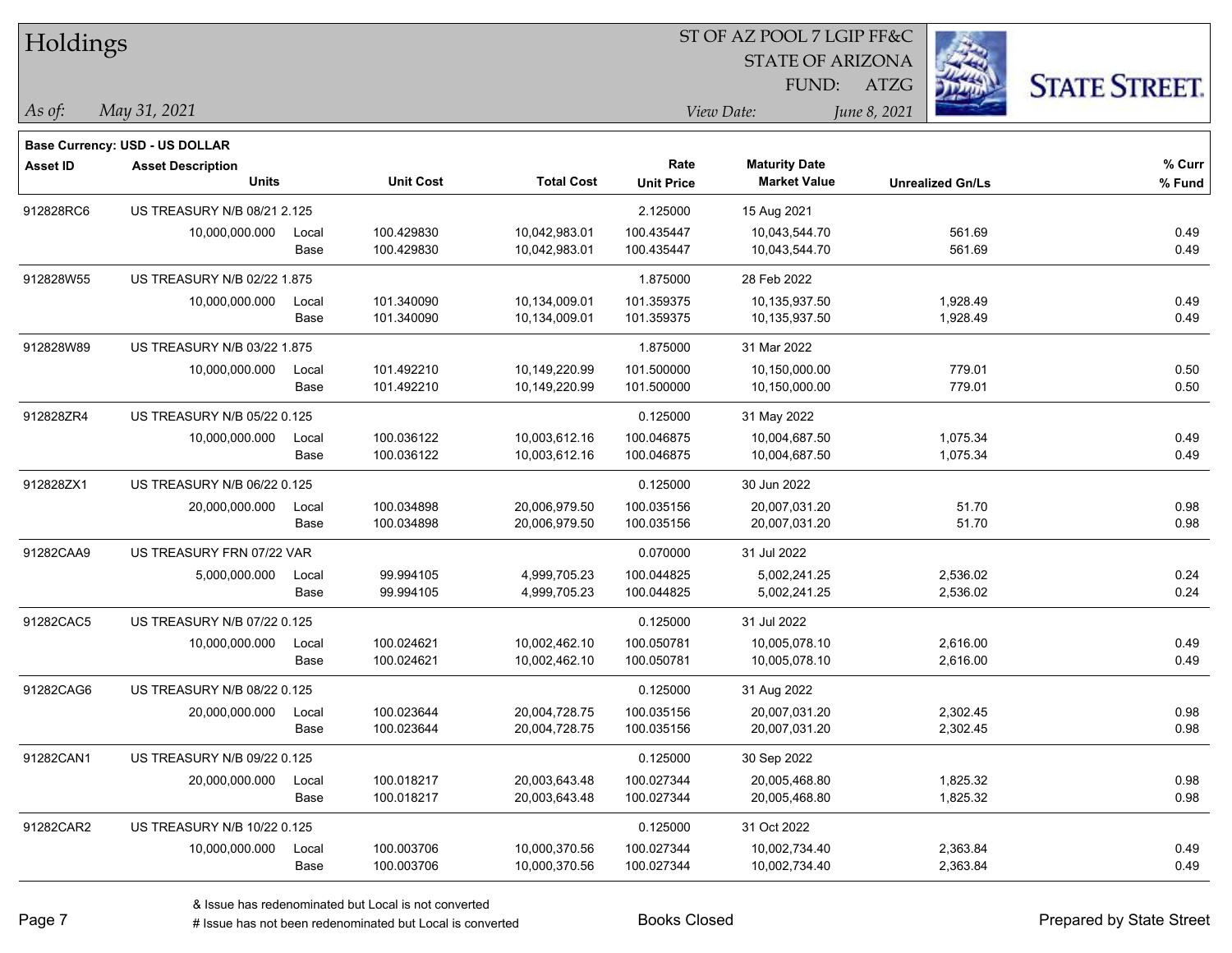| Holdings               |                                |       |                  |                   |                   | ST OF AZ POOL 7 LGIP FF&C |              |                         |                      |
|------------------------|--------------------------------|-------|------------------|-------------------|-------------------|---------------------------|--------------|-------------------------|----------------------|
|                        |                                |       |                  |                   |                   | <b>STATE OF ARIZONA</b>   |              |                         |                      |
|                        |                                |       |                  |                   |                   | FUND:                     | <b>ATZG</b>  |                         | <b>STATE STREET.</b> |
| $\vert$ As of:         | May 31, 2021                   |       |                  |                   |                   | View Date:                | June 8, 2021 |                         |                      |
|                        | Base Currency: USD - US DOLLAR |       |                  |                   |                   |                           |              |                         |                      |
| <b>Asset ID</b>        | <b>Asset Description</b>       |       |                  |                   | Rate              | <b>Maturity Date</b>      |              |                         | % Curr               |
|                        | <b>Units</b>                   |       | <b>Unit Cost</b> | <b>Total Cost</b> | <b>Unit Price</b> | <b>Market Value</b>       |              | <b>Unrealized Gn/Ls</b> | % Fund               |
| 91282CAS0              | US TREASURY FRN 10/22 VAR      |       |                  |                   | 0.070000          | 31 Oct 2022               |              |                         |                      |
|                        | 5,000,000.000                  | Local | 100.001432       | 5,000,071.58      | 100.054721        | 5,002,736.05              |              | 2,664.47                | 0.24                 |
|                        |                                | Base  | 100.001432       | 5,000,071.58      | 100.054721        | 5,002,736.05              |              | 2,664.47                | 0.24                 |
| <b>US DOLLAR Total</b> |                                |       |                  |                   |                   |                           |              |                         |                      |
|                        | 498,000,000.000                | Local |                  | 498,298,352.67    |                   | 498,354,669.83            |              | 56,317.16               | 24.32                |
|                        |                                | Base  |                  | 498,298,352.67    |                   | 498,354,669.83            |              | 56,317.16               | 24.32                |
|                        | <b>FIXED INCOME Total</b>      |       |                  |                   |                   |                           |              |                         |                      |
|                        | 498,000,000.000                | Base  |                  | 498,298,352.67    |                   | 498,354,669.83            |              | 56,317.16               | 24.32                |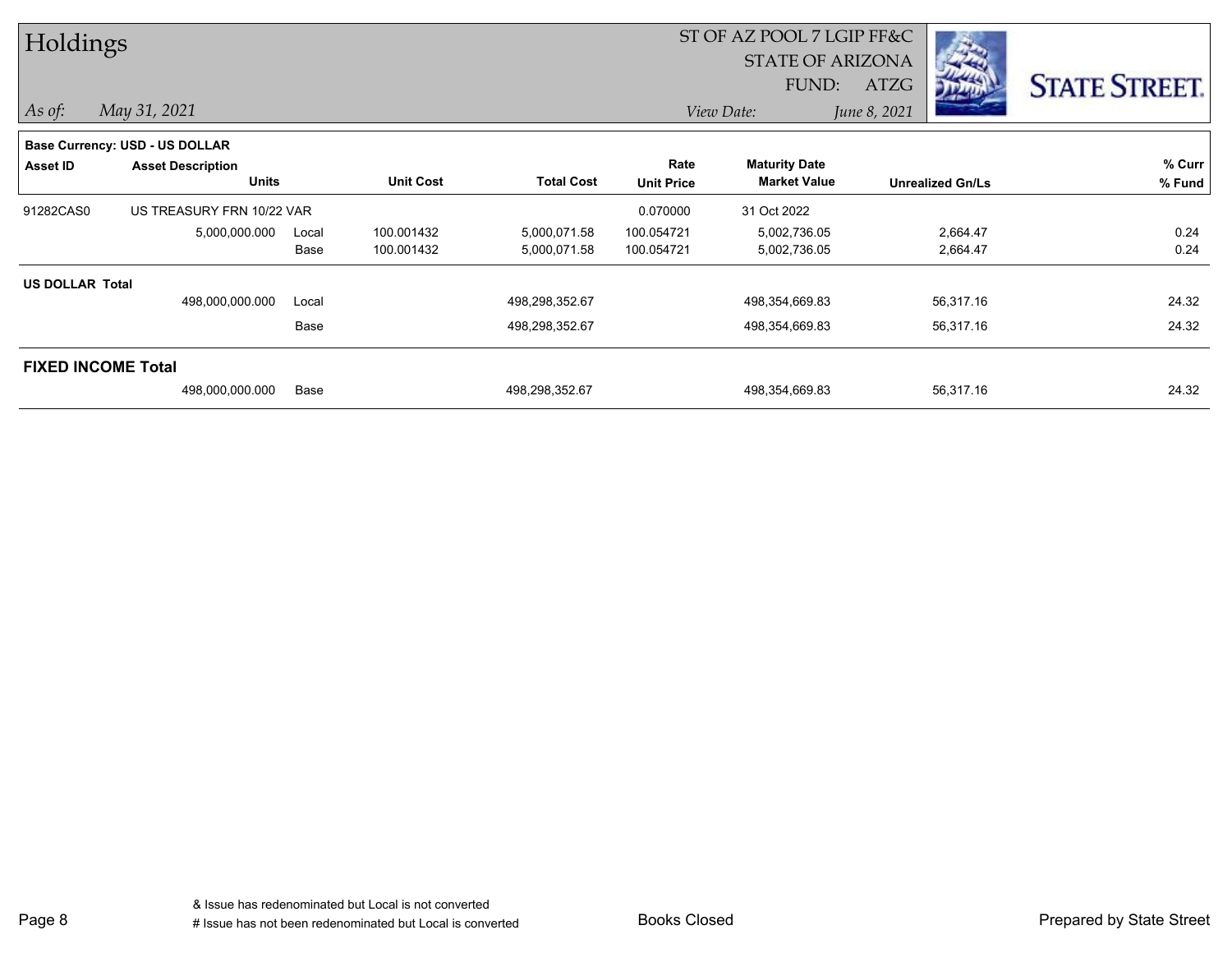|                   | 2,048,565,405.540                                                 | Base             | 2,048,858,685.99  |                   | 2,048,915,003.15          |             | 56.317.16               | 100.00               |
|-------------------|-------------------------------------------------------------------|------------------|-------------------|-------------------|---------------------------|-------------|-------------------------|----------------------|
| <b>FUND Total</b> |                                                                   |                  |                   |                   |                           |             |                         |                      |
|                   | <b>Units</b>                                                      | <b>Unit Cost</b> | <b>Total Cost</b> | <b>Unit Price</b> | <b>Market Value</b>       |             | <b>Unrealized Gn/Ls</b> | % Fund               |
| Asset ID          | <b>Base Currency: USD - US DOLLAR</b><br><b>Asset Description</b> |                  |                   | Rate              | <b>Maturity Date</b>      |             |                         | % Curr               |
| $\vert$ As of:    | May 31, 2021<br>June 8, 2021<br>View Date:                        |                  |                   |                   |                           |             |                         |                      |
|                   |                                                                   |                  |                   |                   | FUND:                     | <b>ATZG</b> |                         | <b>STATE STREET.</b> |
|                   |                                                                   |                  |                   |                   | <b>STATE OF ARIZONA</b>   |             |                         |                      |
| Holdings          |                                                                   |                  |                   |                   | ST OF AZ POOL 7 LGIP FF&C |             |                         |                      |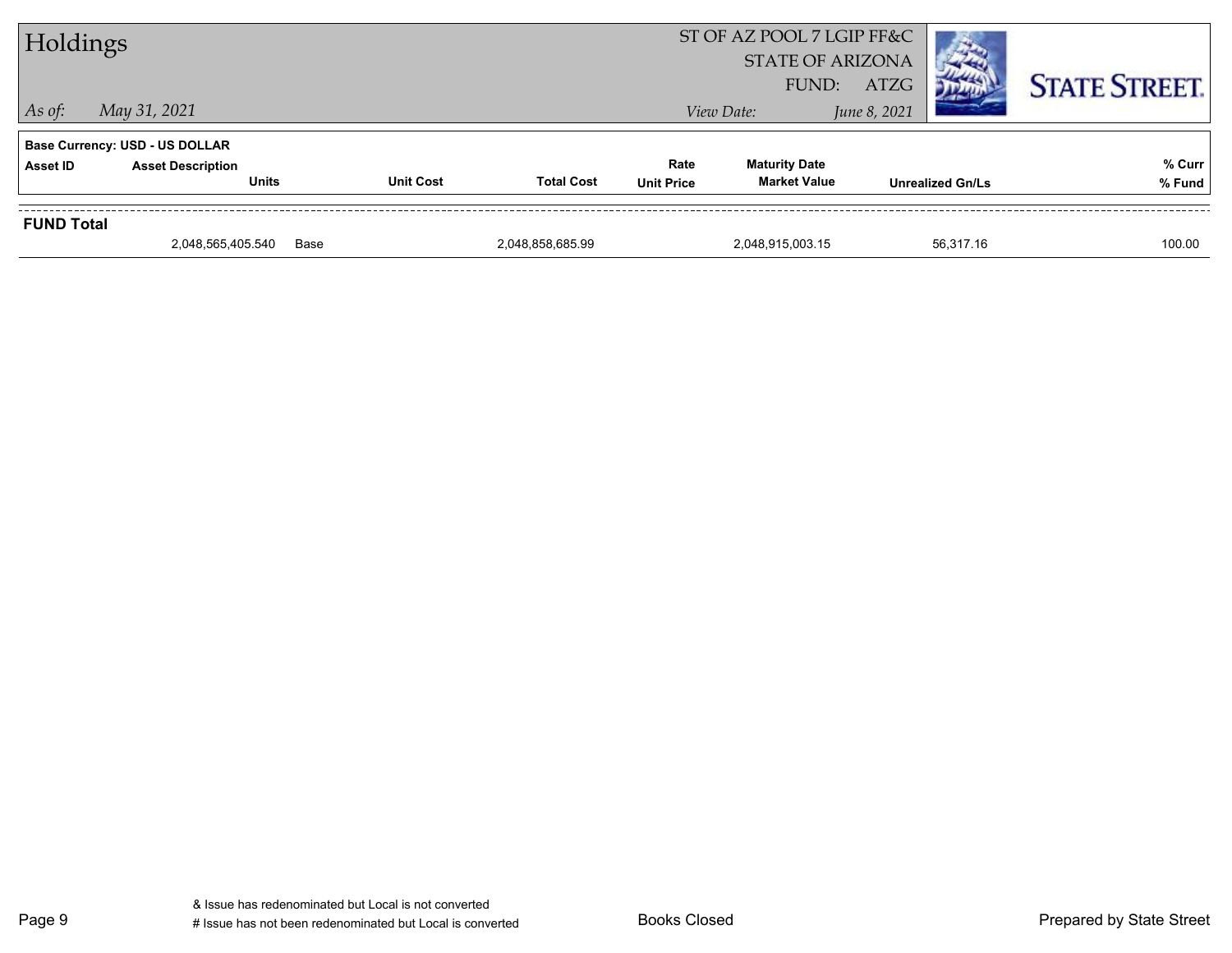## Holdings

## Currency Summary

*As of: May 31, 2021*

## ST OF AZ POOL 7 LGIP FF&C

STATE OF ARIZONA

FUND: ATZG



*View Date:June 8, 2021*

| Base Currency: USD - US DOLLAR |  |
|--------------------------------|--|
|--------------------------------|--|

| Dase Currency: USD - US DULLAR |                   |       |                   |                     | % Currency |                         |                          |                           |
|--------------------------------|-------------------|-------|-------------------|---------------------|------------|-------------------------|--------------------------|---------------------------|
|                                | <b>Units</b>      |       | <b>Total Cost</b> | <b>Market Value</b> | % Fund     | <b>Unreal Sec Gn/Ls</b> | <b>Unreal Curr Gn/Ls</b> | <b>Total Unreal Gn/Ls</b> |
| <b>US DOLLAR</b>               |                   |       |                   |                     |            |                         | Exchange Rate:           | 1.000000                  |
| <b>CASH</b>                    |                   |       |                   |                     |            |                         |                          |                           |
|                                | $-2,536.100$      | Local | $-2,536.10$       | $-2,536.10$         | 0.00       | 0.00                    |                          | 0.00                      |
|                                |                   | Base  | $-2,536.10$       | $-2,536.10$         | 0.00       | 0.00                    | 0.00                     | 0.00                      |
| <b>CASH EQUIVALENT</b>         |                   |       |                   |                     |            |                         |                          |                           |
|                                | 1,550,567,941.640 | Local | 1,550,562,869.42  | 1,550,562,869.42    | 75.68      | 0.00                    |                          | 0.00                      |
|                                |                   | Base  | 1,550,562,869.42  | 1,550,562,869.42    | 75.68      | 0.00                    | 0.00                     | 0.00                      |
| <b>FIXED INCOME</b>            |                   |       |                   |                     |            |                         |                          |                           |
|                                | 498,000,000.000   | Local | 498,298,352.67    | 498,354,669.83      | 24.32      | 56,317.16               |                          | 56,317.16                 |
|                                |                   | Base  | 498,298,352.67    | 498,354,669.83      | 24.32      | 56,317.16               | 0.00                     | 56,317.16                 |
| <b>US DOLLAR Total</b>         |                   |       |                   |                     |            |                         |                          |                           |
|                                | 2,048,565,405.540 | Local | 2,048,858,685.99  | 2,048,915,003.15    | 100.00     | 56,317.16               |                          | 56,317.16                 |
|                                |                   | Base  | 2,048,858,685.99  | 2,048,915,003.15    | 100.00     | 56,317.16               | 0.00                     | 56,317.16                 |
| <b>FUND Total</b>              |                   |       |                   |                     |            |                         |                          |                           |
|                                | 2,048,565,405.540 | Base  | 2,048,858,685.99  | 2,048,915,003.15    | 100.00     | 56,317.16               | 0.00                     | 56,317.16                 |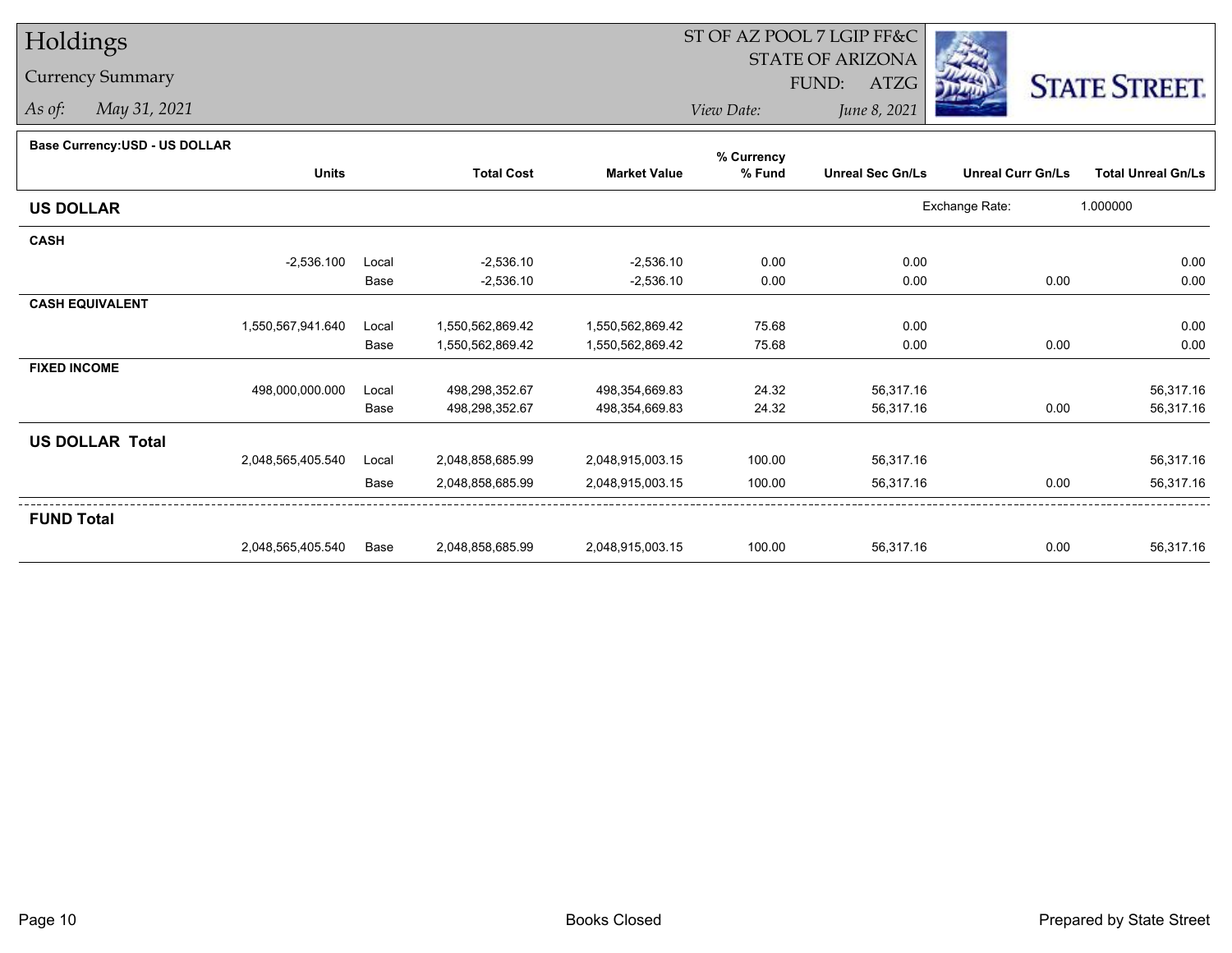| Holdings          |                                       |                   |                     |            | ST OF AZ POOL 7 LGIP FF&C<br>STATE OF ARIZONA |                          |                           |
|-------------------|---------------------------------------|-------------------|---------------------|------------|-----------------------------------------------|--------------------------|---------------------------|
|                   | <b>Asset Summary</b>                  |                   |                     |            | FUND:<br>ATZG                                 |                          | <b>STATE STREET.</b>      |
| As of:            | May 31, 2021                          |                   |                     | View Date: | June 8, 2021                                  |                          |                           |
|                   | <b>Base Currency: USD - US DOLLAR</b> |                   |                     |            |                                               |                          |                           |
|                   | <b>Units</b>                          | <b>Total Cost</b> | <b>Market Value</b> | % Fund     | <b>Unreal Sec Gn/Ls</b>                       | <b>Unreal Curr Gn/Ls</b> | <b>Total Unreal Gn/Ls</b> |
| <b>CASH</b>       |                                       |                   |                     |            |                                               |                          |                           |
| <b>US DOLLAR</b>  |                                       |                   |                     |            |                                               |                          |                           |
|                   | $-2,536.100$                          | $-2,536.10$       | $-2,536.10$         | 0.00       | 0.00                                          | 0.00                     | 0.00                      |
| <b>CASH Total</b> | $-2,536.100$                          | $-2,536.10$       | $-2,536.10$         | 0.00       | 0.00                                          | 0.00                     | 0.00                      |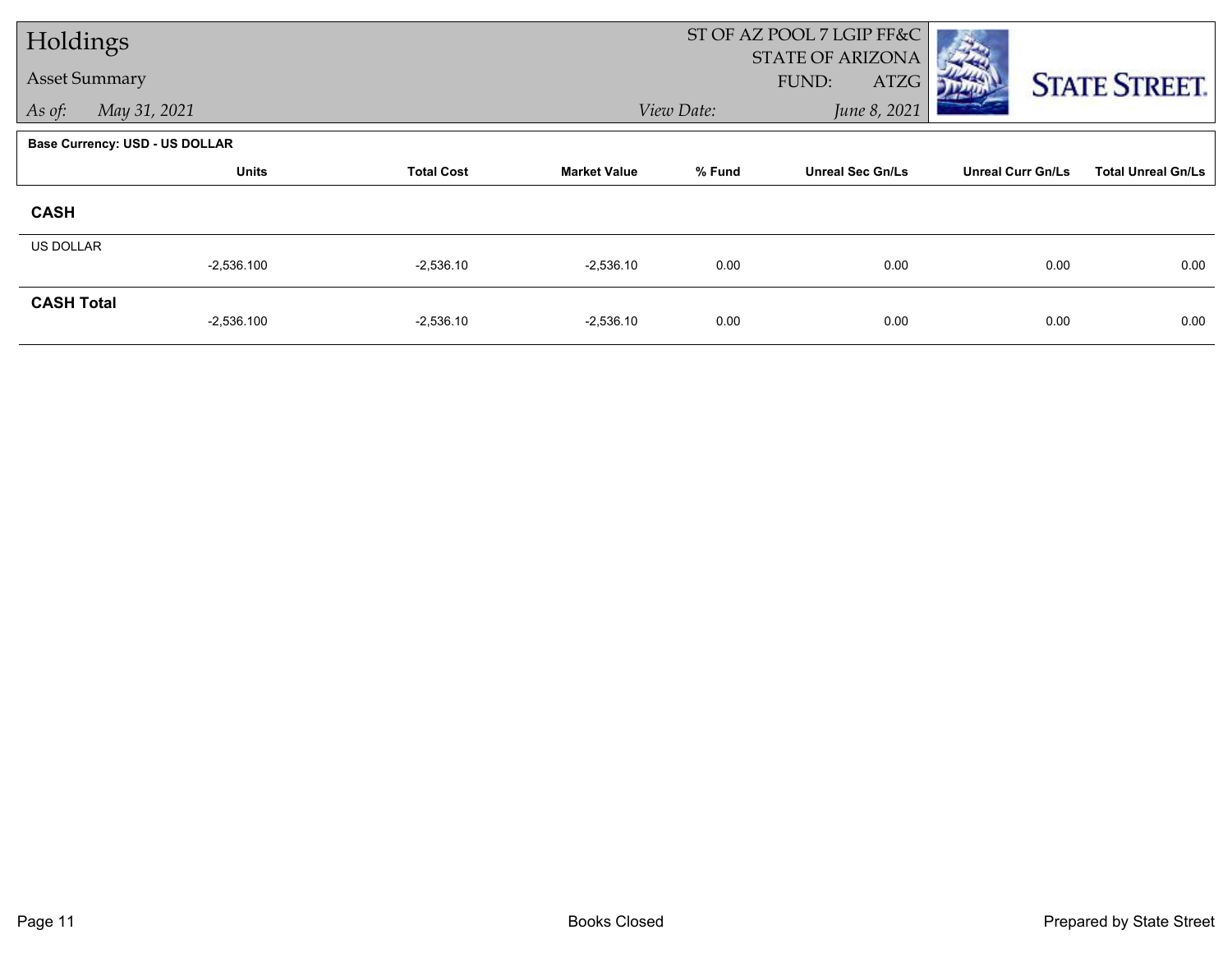| Holdings             |                                |                   |                     | ST OF AZ POOL 7 LGIP FF&C  |                         |                          |                           |
|----------------------|--------------------------------|-------------------|---------------------|----------------------------|-------------------------|--------------------------|---------------------------|
| <b>Asset Summary</b> |                                |                   |                     |                            | <b>STATE OF ARIZONA</b> |                          |                           |
|                      |                                |                   |                     |                            | <b>FUND:</b><br>ATZG    |                          | <b>STATE STREET.</b>      |
| As of:               | May 31, 2021                   |                   |                     | June 8, 2021<br>View Date: |                         |                          |                           |
|                      | Base Currency: USD - US DOLLAR |                   |                     |                            |                         |                          |                           |
|                      | <b>Units</b>                   | <b>Total Cost</b> | <b>Market Value</b> | % Fund                     | <b>Unreal Sec Gn/Ls</b> | <b>Unreal Curr Gn/Ls</b> | <b>Total Unreal Gn/Ls</b> |
|                      | <b>CASH EQUIVALENT</b>         |                   |                     |                            |                         |                          |                           |
| US DOLLAR            |                                |                   |                     |                            |                         |                          |                           |
|                      | 1,550,567,941.640              | 1,550,562,869.42  | 1,550,562,869.42    | 75.68                      | 0.00                    | 0.00                     | 0.00                      |
|                      | <b>CASH EQUIVALENT Total</b>   |                   |                     |                            |                         |                          |                           |
|                      | 1,550,567,941.640              | 1,550,562,869.42  | 1,550,562,869.42    | 75.68                      | 0.00                    | 0.00                     | 0.00                      |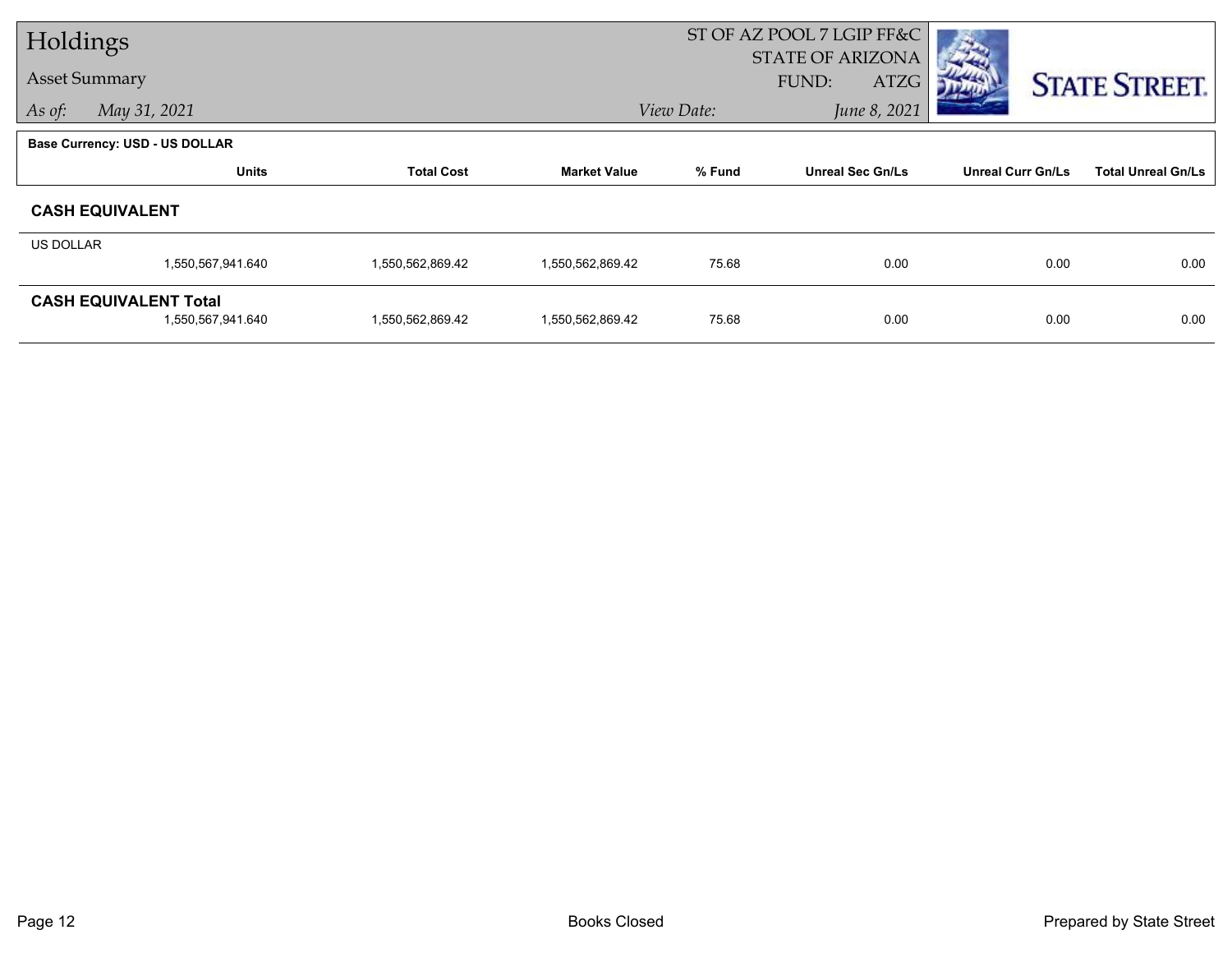| Holdings  |                                              |                   |                     | ST OF AZ POOL 7 LGIP FF&C |                                          |                          |                           |
|-----------|----------------------------------------------|-------------------|---------------------|---------------------------|------------------------------------------|--------------------------|---------------------------|
|           | <b>Asset Summary</b>                         |                   |                     |                           | STATE OF ARIZONA<br>FUND:<br><b>ATZG</b> |                          | <b>STATE STREET.</b>      |
| As of:    | May 31, 2021                                 |                   |                     | View Date:                | June 8, 2021                             |                          |                           |
|           | <b>Base Currency: USD - US DOLLAR</b>        |                   |                     |                           |                                          |                          |                           |
|           | <b>Units</b>                                 | <b>Total Cost</b> | <b>Market Value</b> | % Fund                    | <b>Unreal Sec Gn/Ls</b>                  | <b>Unreal Curr Gn/Ls</b> | <b>Total Unreal Gn/Ls</b> |
|           | <b>FIXED INCOME</b>                          |                   |                     |                           |                                          |                          |                           |
| US DOLLAR |                                              |                   |                     |                           |                                          |                          |                           |
|           | 498,000,000.000                              | 498,298,352.67    | 498,354,669.83      | 24.32                     | 56,317.16                                | 0.00                     | 56,317.16                 |
|           | <b>FIXED INCOME Total</b><br>498,000,000.000 | 498,298,352.67    | 498,354,669.83      | 24.32                     | 56,317.16                                | 0.00                     | 56,317.16                 |
|           |                                              |                   |                     |                           |                                          |                          |                           |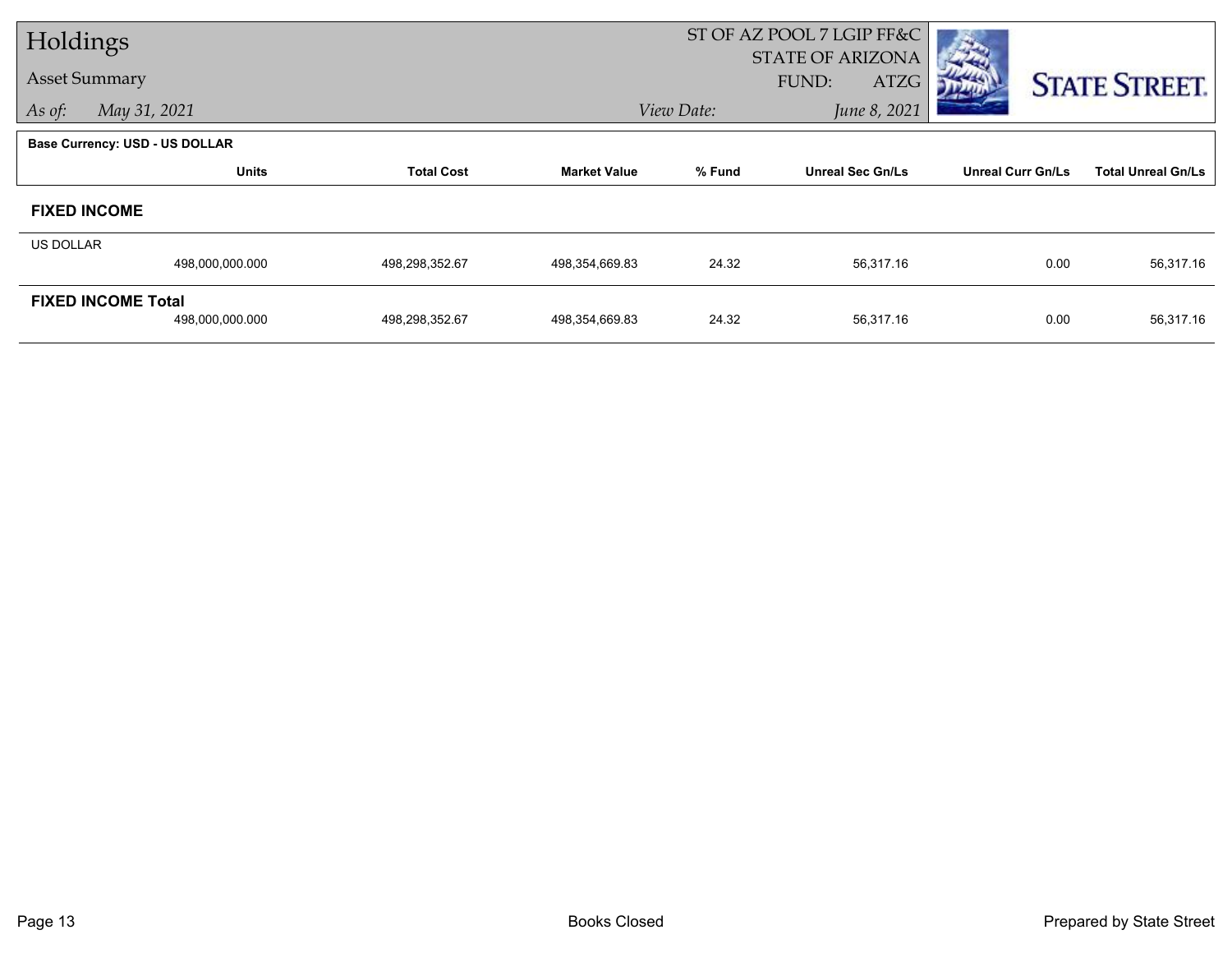| Holdings               |                                       |  |                     | ST OF AZ POOL 7 LGIP FF&C            |                         |                   |                           |
|------------------------|---------------------------------------|--|---------------------|--------------------------------------|-------------------------|-------------------|---------------------------|
| <b>Asset Summary</b>   |                                       |  |                     | <b>STATE OF ARIZONA</b>              |                         |                   |                           |
|                        |                                       |  |                     | <b>ATZG</b><br>FUND:<br>June 8, 2021 |                         |                   | <b>STATE STREET.</b>      |
| May 31, 2021<br>As of: |                                       |  |                     | View Date:                           |                         |                   |                           |
|                        | <b>Base Currency: USD - US DOLLAR</b> |  |                     |                                      |                         |                   |                           |
|                        | <b>Units</b><br><b>Total Cost</b>     |  | <b>Market Value</b> | % Fund                               | <b>Unreal Sec Gn/Ls</b> | Unreal Curr Gn/Ls | <b>Total Unreal Gn/Ls</b> |
| <b>FUND Total</b>      |                                       |  |                     |                                      |                         |                   |                           |
|                        |                                       |  |                     |                                      |                         |                   |                           |